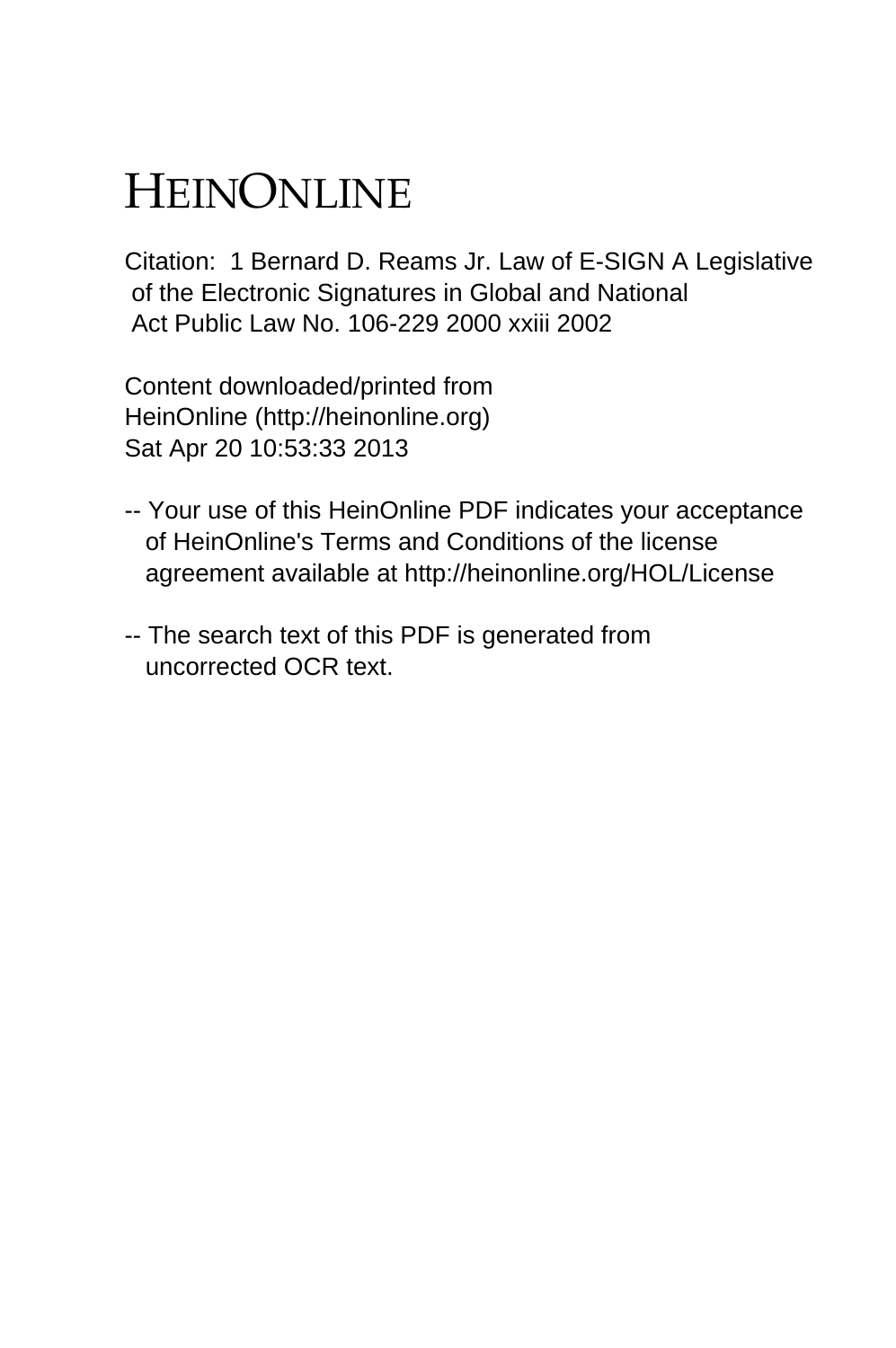### **The Development of Encryption Law in the United States**

#### **Introduction**

The importance of the Internet in American society and its economy triggered an increase in the amount of Internet-related legislation by the 104th Congress and its successors. At that time, one in three Americans had access to the Internet. Access and activity in cyberspace increased as time progressed. The U.S. Department of Commerce stated that online sales escalated from \$3 billion in 1997 to \$9 billion in 1998.<sup>1</sup> North American Retailers reflected approximately \$4.4 billion in the first half of 1998 alone. As the number of on-line sales increased, the number of Web users worldwide continued to grow as well. From 1998 to 1999, worldwide Web users increased by 55 percent, the number of Internet hosts rose by 46 percent, the number of Web servers increased by 128 percent, and the number of new Web address registrations rose by 137 percent.

It is clear that not only had the numbers increased in the past, but that they would likely continue to grow throughout the new millennium. In fact, the International Data Corporation estimated that revenues of U.S. Internet service providers would continue to rise at a compound annual rate of 28 percent through  $2003<sup>3</sup>$  Due to the lack of legal precedent in the new era of digital communication, the on-line industry was essentially self-regulated, and remains that way to a great extent.<sup>4</sup> As a result, the law and the need for stricter regulation in cyberspace materialized.

With the increase in Internet activity came an increase in highly

xxiii

HeinOnline -- 1 Bernard D. Reams, Jr., Law of E-SIGN: A Legislative History of the Electronic Signatures in Global and National Commerce Act, Public Law No. 106-229 (2000) xxiii 2002

*<sup>1.</sup> Industry Self-Regulation: The 1999 FTC Report to* Congress, **79 CONG.** DIG. 41 (February 2000).

*<sup>2.</sup> Electronic Commerce: Worldwide Growth of the Digital Economy, 79* **CONG. DIG. 37** (February 2000).

*<sup>3.</sup> See id*

*<sup>4.</sup> Foreword: Internet Privacy: Protecting Personal Information Online, 79* **CONG. DIG. 33** (February 2000).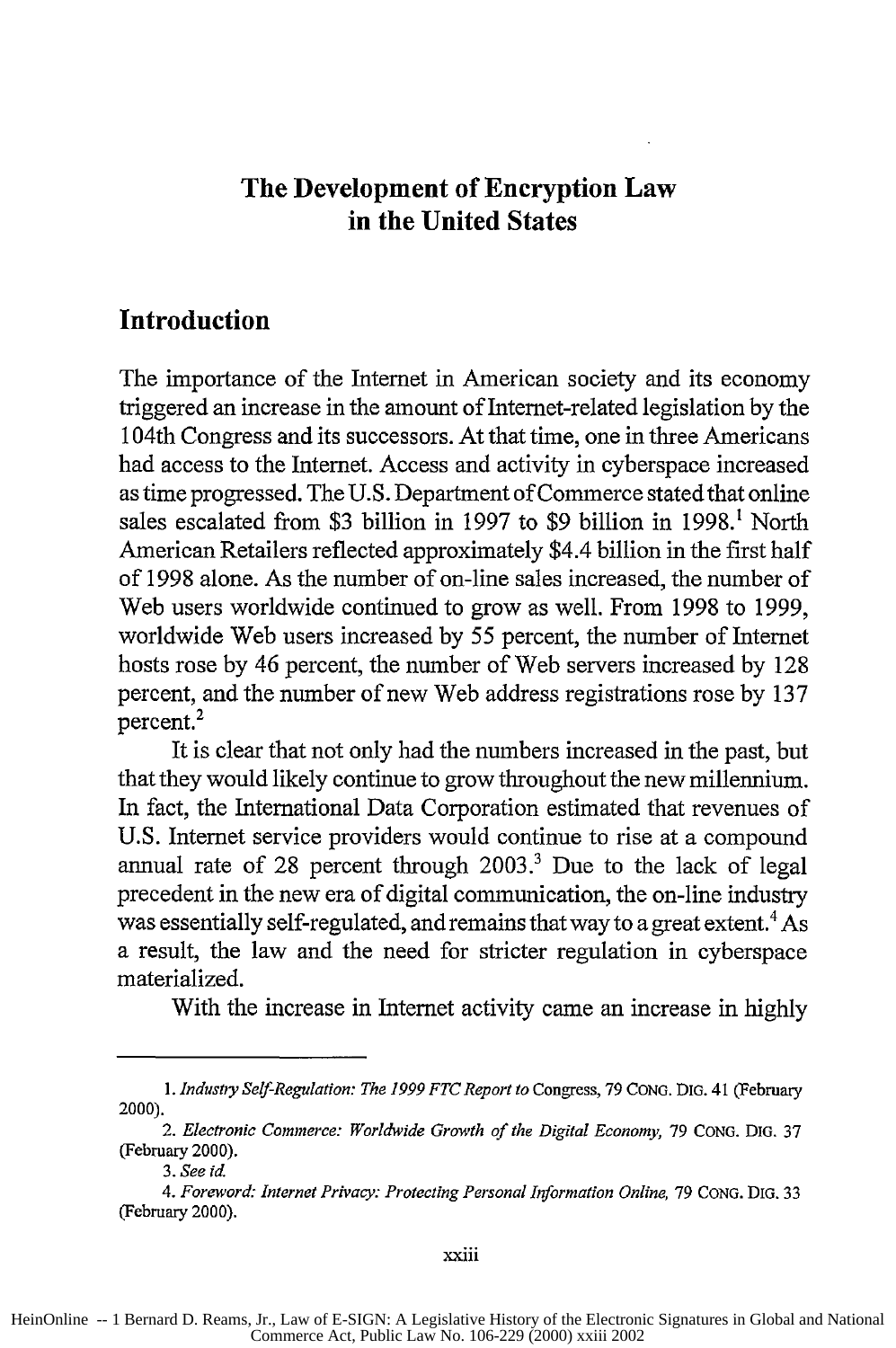controversial issues. Congress was faced with issues including gambling, pornography, and national security. Congressional bills were introduced in an attempt to regulate commerce by establishing standards for business conduct. Despite unsettled resolutions to such controversies, many still sought to nurture competition as companies moved to deliver high-speed Internet access. Through cable television networks and upgraded telephone lines, the competitors sought new ways to obtain leverage. A "tug-of-war" had begun as to the limits and boundaries to be placed on Internet commerce, while members of Congress adopted the laissez-faire approach to the regulation of the Internet. They were reluctant to impose regulatory controls on website operators, preferring to give the private sector time to develop its own online privacy policies.<sup>5</sup>

Due to the profound effect on global commerce, the Internet poses several unique and complicated legal challenges to American lawmakers. In attempts to confront such Internet-related issues, lawmakers have struggled balancing the different needs and interests of private and public sectors in hopes of reaching some sort of universal harmony in the area of technology and federal regulation. This compilation is a legislative history of the federal law of encryption technology as it made its way to the enactment of the Electronic Signatures in Global and National Commerce Act.

Encryption is the electronic scrambling or coding of computer messages and telecommunication signals for privacy and security purposes. It is a set of complex mathematical formulas that permit anyone transmitting electronic information to scramble the message so that only the intended recipient can decode the message with a secret code. This technology is used to encode information ranging from credit card numbers to national security plans.

There are two types of encryption systems: symmetric key encryption and public key encryption. Symmetric key encryption is the more traditional form of cryptography, by which a single key can be used to encrypt and decrypt a message.<sup> $6$ </sup> The sender and the recipient use the same key to encrypt and decrypt the message, hence the obvious downfall that anyone having access to the sender's key can encode and

*<sup>5.</sup> See id.*

<sup>6.</sup> David B. Walker, *Privacy in the DigitalAge: Encryption Policy-A Califor Congressional Action,* 1999 **STAN. TECH.** L. REV. 3, 15 (1999).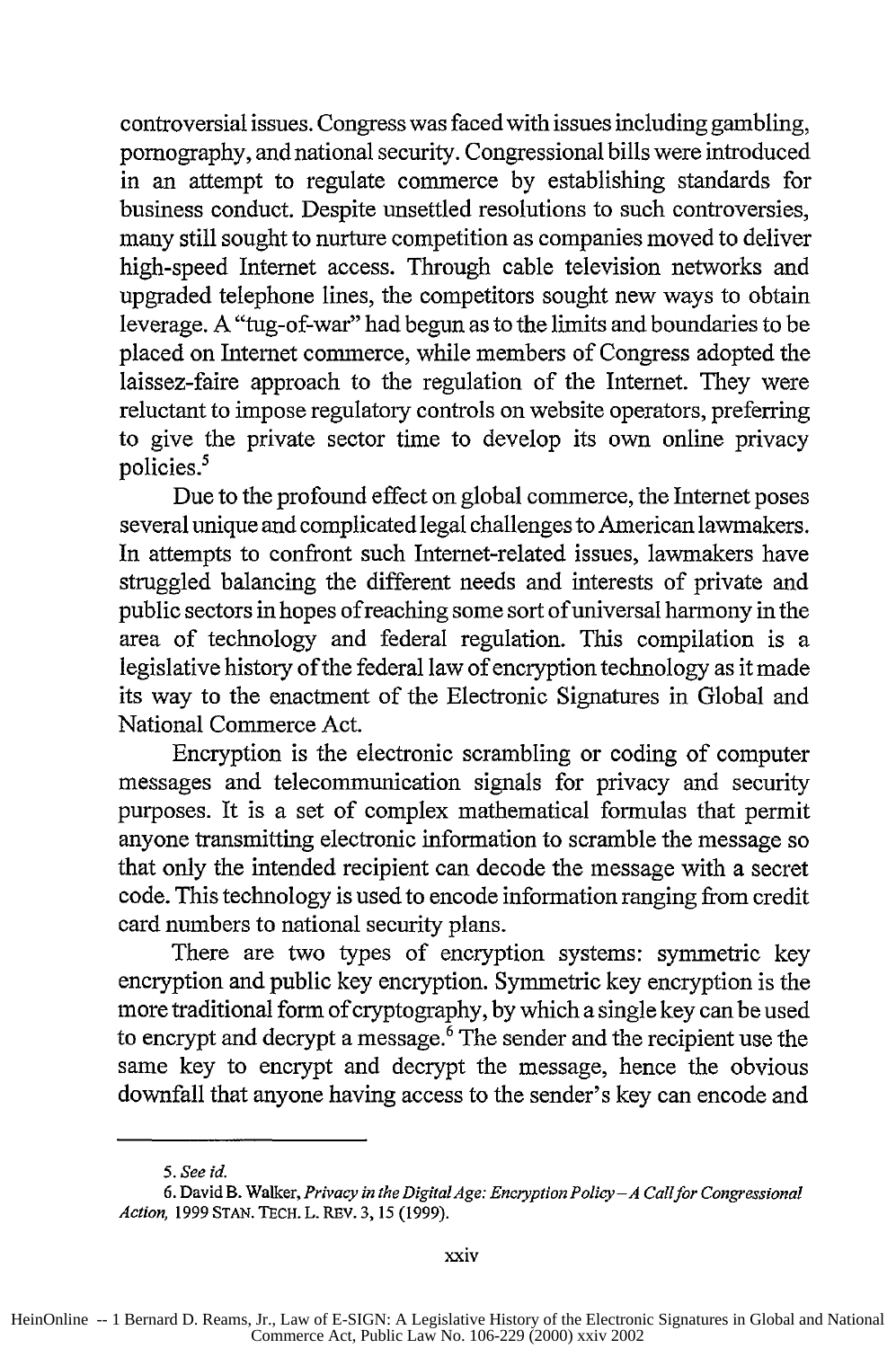decode the message.<sup>7</sup> Asymmetric or "public key" cryptography is more appropriate for the typical on-line business transaction. With public key cryptography, the sender (or recipient) has a private key, which is not revealed to anyone.<sup>8</sup> That private key is uniquely matched to a public key that is given to the recipients. $9$  The keys are linked in such a manner that the public key will be able to encrypt messages that may only be decrypted by the holder of the private key and vice versa.<sup>10</sup>

Although complex, it must be noted that the use of encryption technology to scramble or unscramble a message is not a digital signature. Encryption technology is however a step in creating a digital signature.<sup>11</sup> Due to its importance in preserving privacy and security, encryption is integrated into many computer networks and World Wide Web browsers. Encryption is also incorporated into chips in personal computers and other electronic devises, such as wireless telephones. It affects almost everything Americans encounter.

This collection includes the agency reports from the Congressional Research Service, the Office of Technology Assessment, and the General Accounting Office. Moreover, it includes various crucial bills on encryption technology as they went through the congressional process; and congressional prints, hearings and reports that indicate Congress' intent and outline their policy considerations. Additionally, provisions of the Federal Register promulgating the rules on encryption are also included. The following article touches the key issues generating the need and process of such technology reform.

## **The Need for Secrecy in the Digital Age**

Secrecy has been a preoccupation of nations and empires for centuries, mainly to keep military communications private. Encryption was initially the exclusive domain of national security agencies, concerned with strict security of the highly potent information they transmit, especially over the Internet. However, encryption has recently become increasingly

**<sup>7.</sup>** Raneta Lawson Mack, Digital *Signatures, the Electronic Economy and the Protection of National Security: Some Distinctions with an Economic Difference,* **17 J. MARSHALL J. COMPUTER &** INFO. L. **981,986 (1999).**

*<sup>8.</sup> See id. 9. Id* **10.** *See id.* at **987 11.** Mack, *supra* note **7,** at **987.**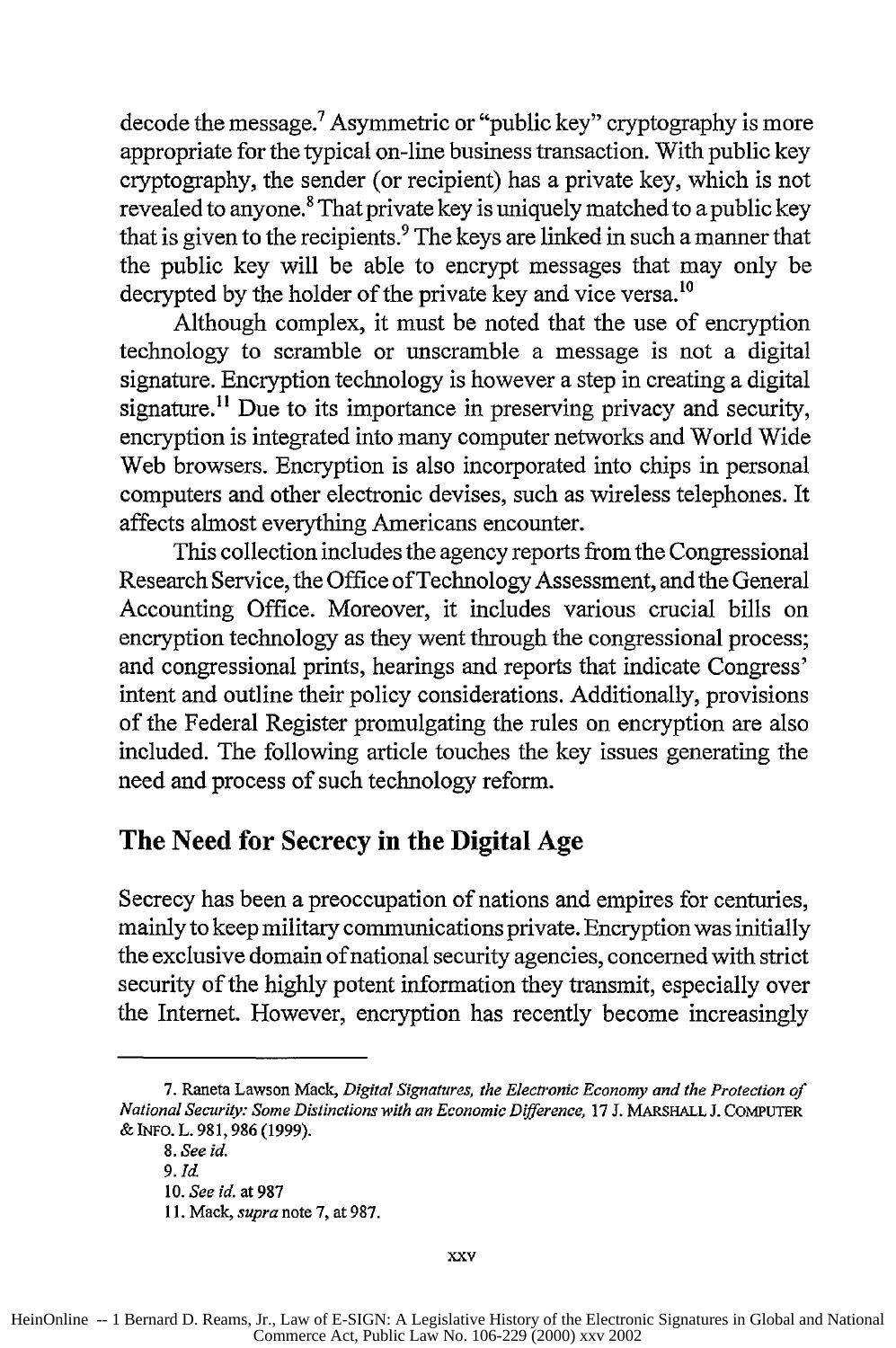important to the private sector. With the emergence of e-commerce, encryption has diversified its importance by extending itselfto the urgent concerns of ordinary citizens conducting online business transactions.<sup>12</sup> Their concerns are caused by the ease in intercepting or tampering with digital information within the online environment. With the use of encryption, such interception can be precluded. Encryption provides the locks and keys of the information age, and is akin to an envelope in that it prevents eavesdroppers from discovering the contents of a message.<sup>13</sup> To exemplify, in today's day and age, many individuals send credit card information over the Internet, who would not be inclined to do so if they did not think that it was safe. This "safety" is provided by the use of encryption technology. Thus, businesses and consumers want strong encryption products to protect the information they transmit to each other. It is notable that both Internet-based companies and the traditional producers of goods and services are transforming the way they do business into an e-commerce process so as to lower costs, improve customer service, and increase productivity.<sup>14</sup> This trend thereby reiterates the desire and need for encryption.

### **The Role of Encryption Technology**

Although the benefits of encryption to the private sector were abundant, there was concern as to how the law enforcement community would be able to monitor undesirable activity in the digital age. The concern stemmed from lawmakers' inner conflicts between allowing the private sector the opportunity for growth through self-regulation, and the need for protecting consumers and preventing domestic and international crime. Although the Clinton Administration had supported an initial selfregulatory approach, it had warned the industry that failure to implement a strong workable system to protect consumers would trigger legislation mandating privacy protection of such consumers.<sup>15</sup> The problem was that

<sup>12.</sup> Bob Ranking, *Secrets ofthe Crypt,* NEWSDAY, Oct. 15, 1997, atCO3;Safe *andSecure, P.C.* MAO., May *5,* **1998,** at **107.**

<sup>13.</sup> Ira **S.** Rubinstein **&** Michael Hintze, *Export Controls on Encryption Software,* **812** PLI COMM. **505, 510** (December 2000).

<sup>14.</sup> *Electronic Commerce: Worldwide Growth of the Digital Economy, 79* CONG. DIG. 37 (February 2000).

*<sup>15.</sup> Internet Privacy: Protecting Personal Information Online,* **79** CoNG. DIG. 33 (February 2000).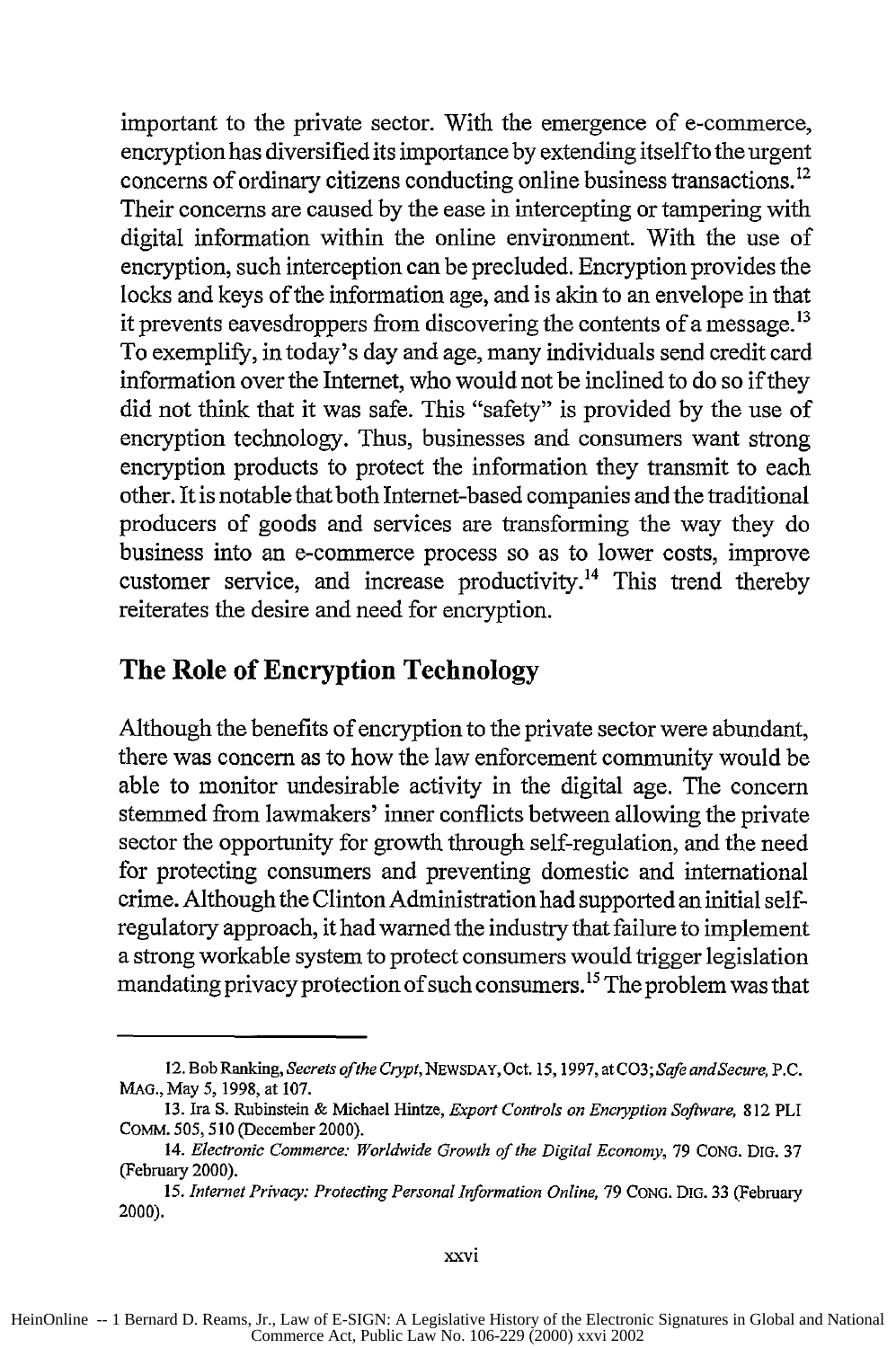while encryption benefited e-commerce, it also benefited criminal activity and espionage, due to the difficulty in monitoring and convicting criminals whose messages were in fact encrypted, thus raising national security concerns and opposition by the FBI. Congress grew impatient with the pace of industry self regulation. Consequently, in 1998, the 105th Congress enacted two privacy protection laws: the Children's Online Privacy Protection Act, requiring websites to obtain parental consent before collecting personal information from children, and the Theft and Assumption Deterrence Act, a measure that criminalized identity theft using such personal information as credit card and Social Security numbers.<sup>16</sup> Such mechanisms became necessary in order to protect sensitive information transmitted over the Internet, and to protect U.S. consumers from criminal intrusions.

## **From Domestic Boundaries to the Export Arena: Restricting Encryption Under the Arms Export Control Act**

In the **U.S.,** there had traditionally been few restrictions on the manufacture, use or sale of encryption technology for domestic use. However, the federal government had treated exports significantly different. Under the law as it existed in the mid 1990s, the federal government prohibited the export of encryption hardware or software that was readable only with an electronic key feature of more than forty bits, which was relatively weak. The ban originated from the Arms Export Act of 1976 (PL 94-239) which has been interpreted by the State Department's Office of Defense Trade Controls through the implementation of rules known as the International Trade in Arms Regulation (ITAR).<sup>17</sup> ITAR authorized the President of the United States to control the import and export of "defense articles and defense devices."18 ITAR also identified "military cryptographic (including key management systems), equipment, modules, integrated circuits, components of software with the capability of maintaining secrecy or confidentiality of information or information systems" as munitions

<sup>16.</sup> *See id.*

**<sup>17.</sup>** Mack, *supra* note 7, at 988. *See also,* BERNARD D. REAMS, JR., **DOCUMENTS ON U.S. TECHNOLOGY** TRANSFER: THE EXPORT **ADMINISTRATION ACTS IN** THE **UNITED STATED,** 1969-1985 (1986).

<sup>18.</sup> *See id.*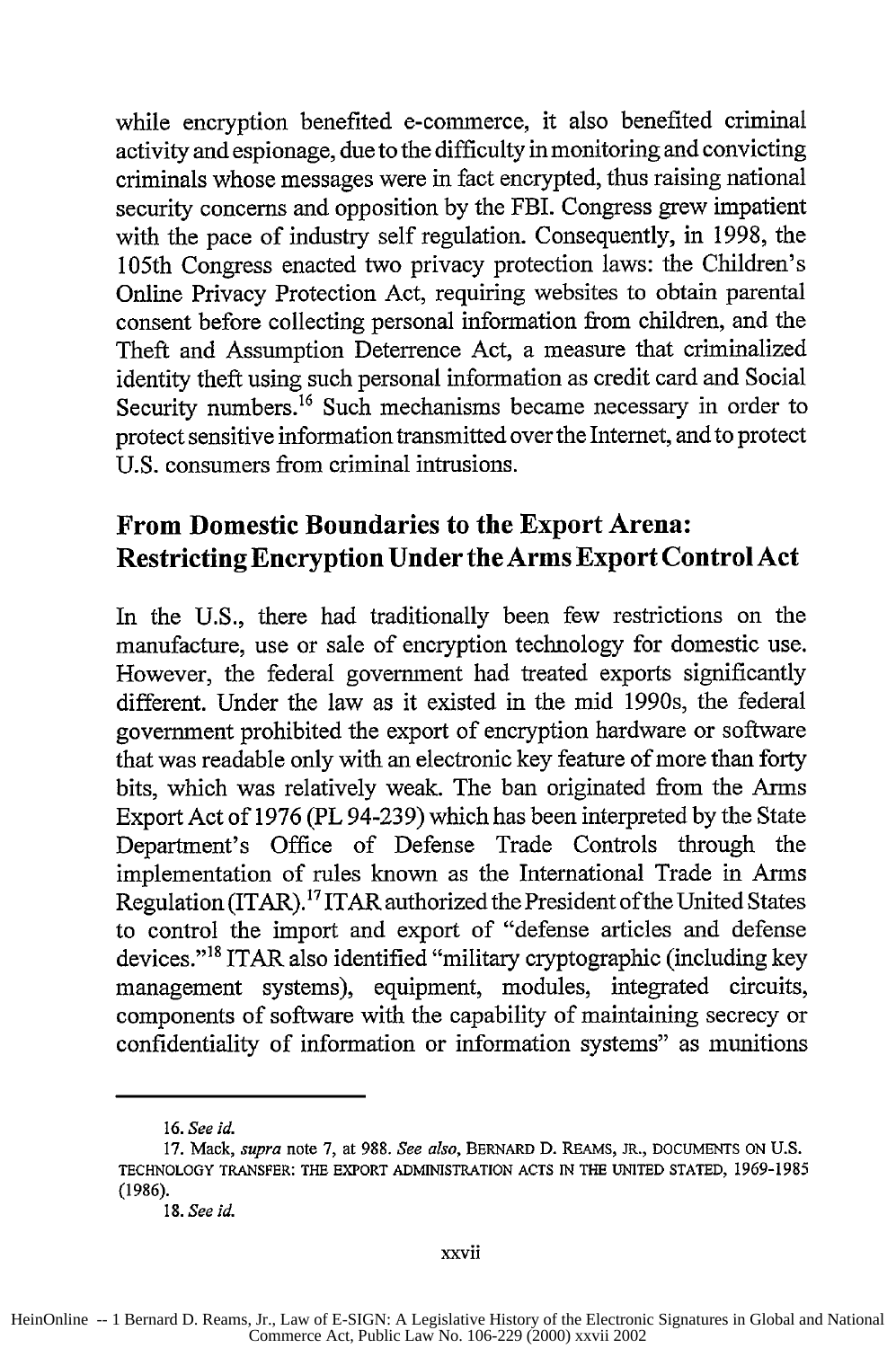subject to licensing requirement.<sup>19</sup> While the law at the time prohibited the sale of more sophisticated packages overseas, the ban successfully stopped major software makers from dedicating significant resources to encryption. In November of 1996, the President transferred jurisdiction over non-military encryption products and related technology from the Department of State to the Department of Commerce.<sup>20</sup> The result placed non-military encryption products on the Commerce Control List and subjected them to the Export Administration Regulations, while military products remained regulated by the ITAR.<sup>21</sup>

One of the most controversial encryption-related concerns was determining how much access the government should have to encrypted stored computer data or electronic communication for the purposes of law enforcement and national security. U.S. law enforcement officials expressed several concerns involving crime prevention and criminal apprehension. They also argued that by protecting criminal communications, strong encryption jeopardized national security. Thus, a controversy emerged between civil libertarians, who wanted unlimited access to strong encryption and law enforcement advocates who wanted to ensure a means of monitoring private communications. All of the regulatory changes eventually favored civil libertarians, largely because they had the support of "big business" on their side.

Not only did American business interests and several lawmakers believe that the U.S. government's export restrictions were unworkable, but they also feared the U.S. was losing ground in a potentially lucrative international high-tech market composed of legitimate businesses and individuals who wanted to prevent unauthorized access to their propriety material. American companies argued that U.S. export policies were hurting their market share while helping foreign companies that were not subject to the same export restrictions. It was not until 1996, that Congress began considering a series of bills regarding these matters in more depth, and in doing so, increased legislative involvement was triggered.

The Clinton Administration strongly supported arguments by law enforcement and national security agencies that urged government access to the plain text encrypted electronic data and messages to investigate

xxviii

*<sup>19.</sup> Id.*

*<sup>20.</sup> Id.*

<sup>21.</sup> *See id.* at **989.**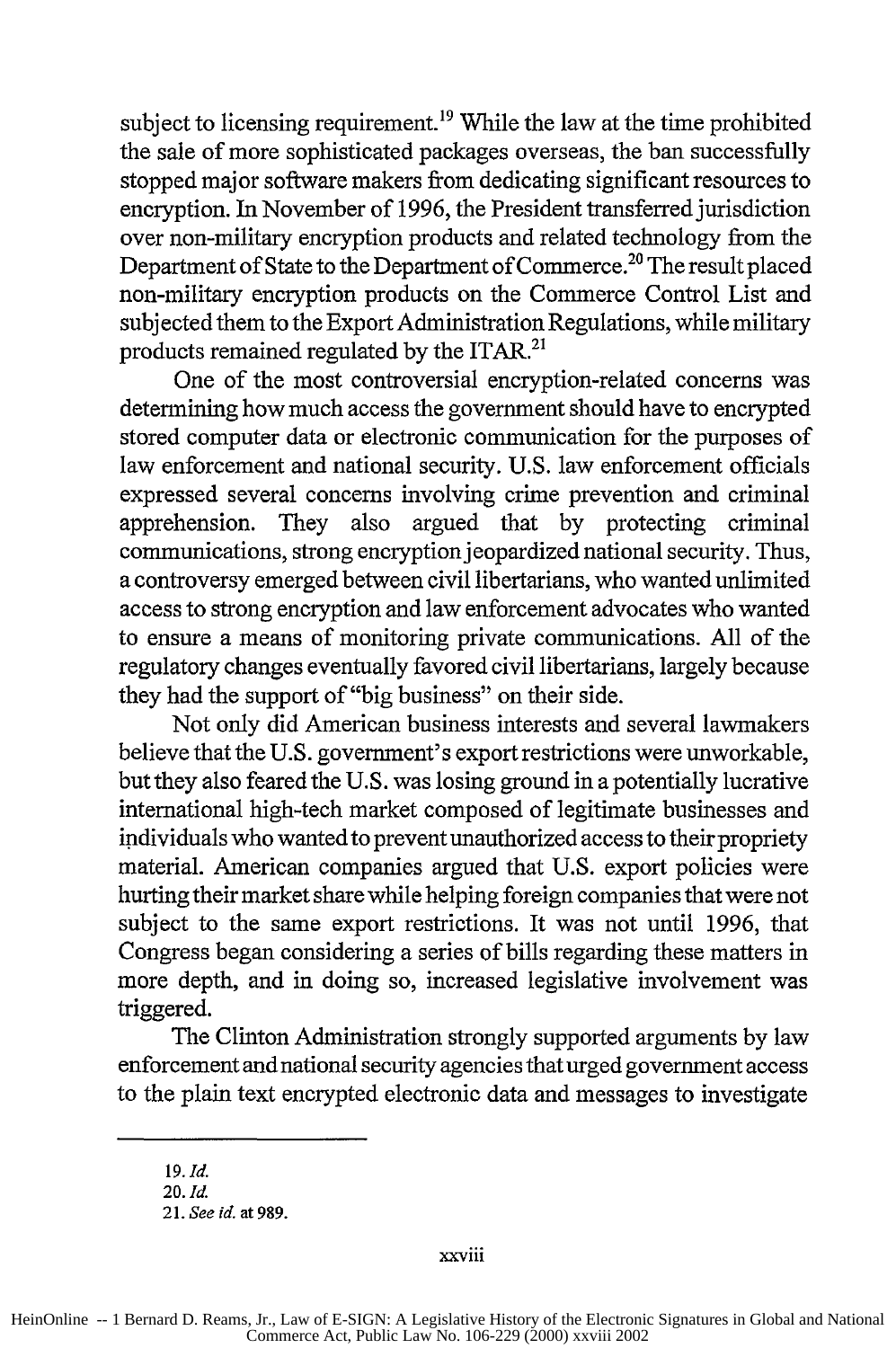suspected criminal activity. Besides international criminal activity, the Administration (notably the FBI) wanted to even monitor domestic criminal activity with such access. However, the Administration had always permitted use of any strength encryption, without a key recovery requirement, for domestic use, and to mandate otherwise, would bring several Constitutional controversies to fruition. Key recovery is the general term given to the numerous ways to gain "emergency access" to encrypted information.<sup>22</sup> A common key recovery method is key escrow and involves splitting a decryption key, whether secret or public, "into several parts and distributing these parts to escrow agents, or 'trustees."<sup>23</sup> Should recovery ever be necessary, these trustees would be able to decrypt the encrypted message or use their "share" of the key to reconstruct the missing key. $^{24}$  Based on the potential for access, the Administration sought different approaches to promote voluntary key recovery agents. They carried this out by removing the limits on the strength of encryption products that could be exported if they had key recovery, and urging access of such decryption keys available to authorized federal and state government entities.

This thereby intensified the controversy between the Administration and privacy advocates. While the Administration wanted law enforcement access to keys for encrypted data, the privacy advocates maintained their position that law entities would have too much access to private information. Although many business and consumer groups agreed that key recovery was desirable when keys are lost, stolen, or corrupted, they wanted market forces to drive the development of key recovery encryption products, rather than the government. Opponents of controls insisted that the government should have no role in choosing who holds the keys, otherwise the government would have unfettered access to private files and communications. Once again, another "tug of war" continued.

<sup>22.</sup> D. Forest Wolfe, Comment, *The Government's Right to Read: Maintaining State Access to Digital Data in the Age of Impenetrable Encryption,* 49 EMoRY L.J. **711,** 716 (2000). 23. *Id.* at 717.

<sup>24.</sup> Wolfe, *supra* at note 22, at 717.

HeinOnline -- 1 Bernard D. Reams, Jr., Law of E-SIGN: A Legislative History of the Electronic Signatures in Global and National Commerce Act, Public Law No. 106-229 (2000) xxix 2002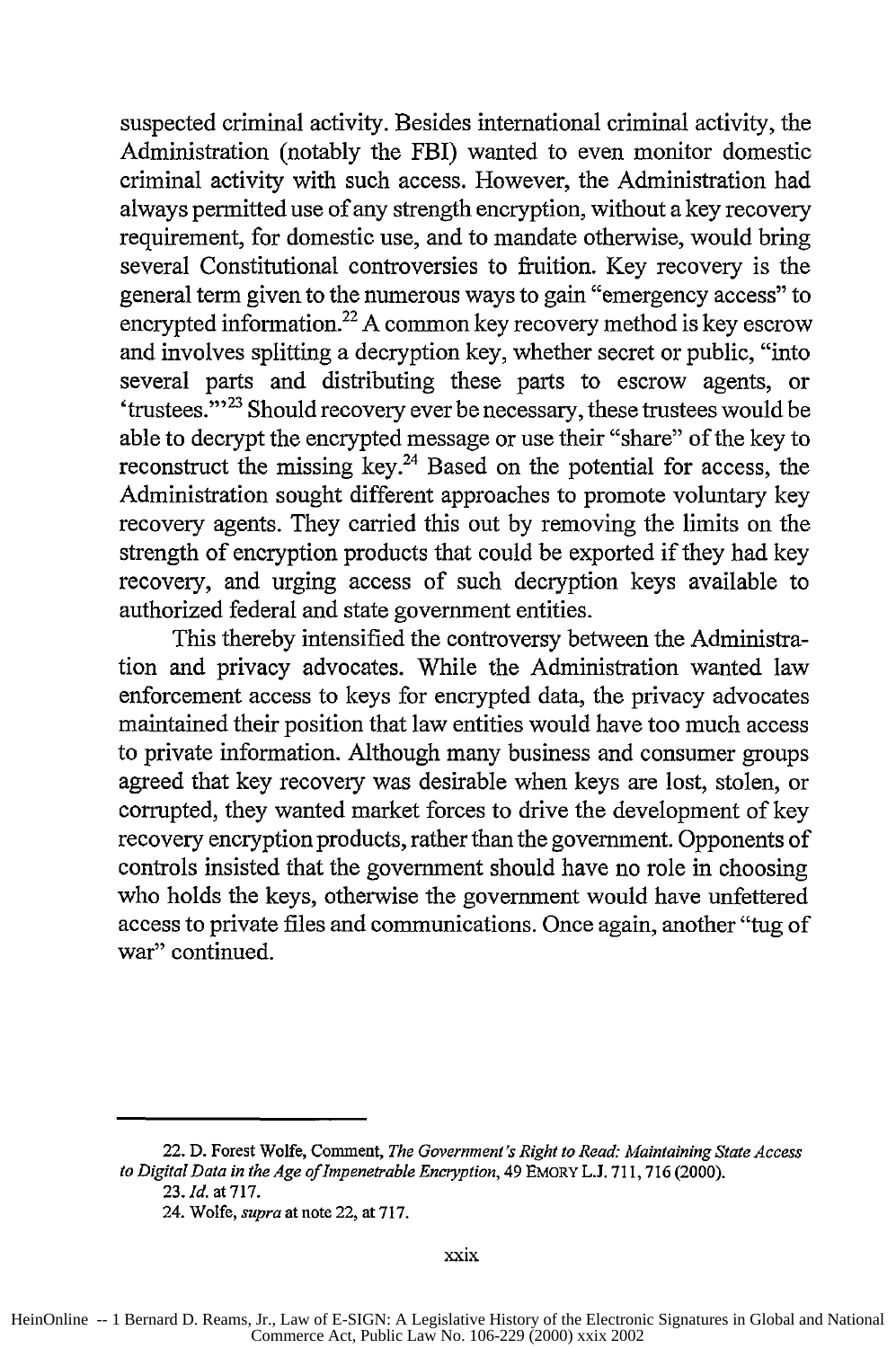#### **Bringing It All Together: Encryption and Electronic Signatures**

The growth of the Internet has provided unlimited possibilities for businesses and consumers, not only to participate in global electronic commerce transactions, but moreover to develop such e-commerce transactions. Given the potential benefits to merchants and consumers involved in e-commerce, mechanisms are required to ensure that information is transmitted securely and confidentially.<sup>25</sup> The ability to authenticate and verify the participants in an online transaction is imperative. These cumulative concerns bring about the "Electronic Signatures in Global and National Commerce Act," commonly referred to as "E-SIGN." This Act establishes the validity of electronic signatures, and its purpose is to ensure that no signature or contract will be ruled invalid solely because it is in electronic form.<sup>26</sup> Although it replaces the traditional paper method of recording with electronic recording, it still imposes limits. It requires active consent by all parties involved in any on-line transaction in which the consent must be provided electronically. <sup>27</sup>

The Act goes even further to exempt certain classes of transactions from those that are allowable. In other words, there are transactions that may not be conducted by electronic records, notice or signatures, and thus must be conducted on paper. The set of exceptions includes, "wills, divorce, and adoption documents, court orders and other court documents, eviction or foreclosure notices, notice of cancellation of life insurance or health insurance, cancellation of utility services, and product recall notices that impact health or safety."28

There are several justifications that supported the enactment of the E-SIGN. To illustrate, over forty-five states already have some kind of legislation establishing the validity of electronic signatures.<sup>29</sup> The states' statutes however create numerous difficulties due to the varying standards for authentication and certification authorities; thus, individuals participating in interstate e-commerce transactions cannot be certain that an electronically signed document will be given the same

<sup>25.</sup> Mack, *supra* note 7, at **985.**

<sup>26.</sup> *See* Bill Zoellick, *Wide Use ofElectronic Signatures Awaits Market Decisions About their Risks and Benefits,* 72 N.Y. **ST.** B.J. 10, **11** (Dec. 2000).

**<sup>27.</sup>** *Id.*

*<sup>28.</sup> Id.*

<sup>29.</sup> *See id.* at **10.**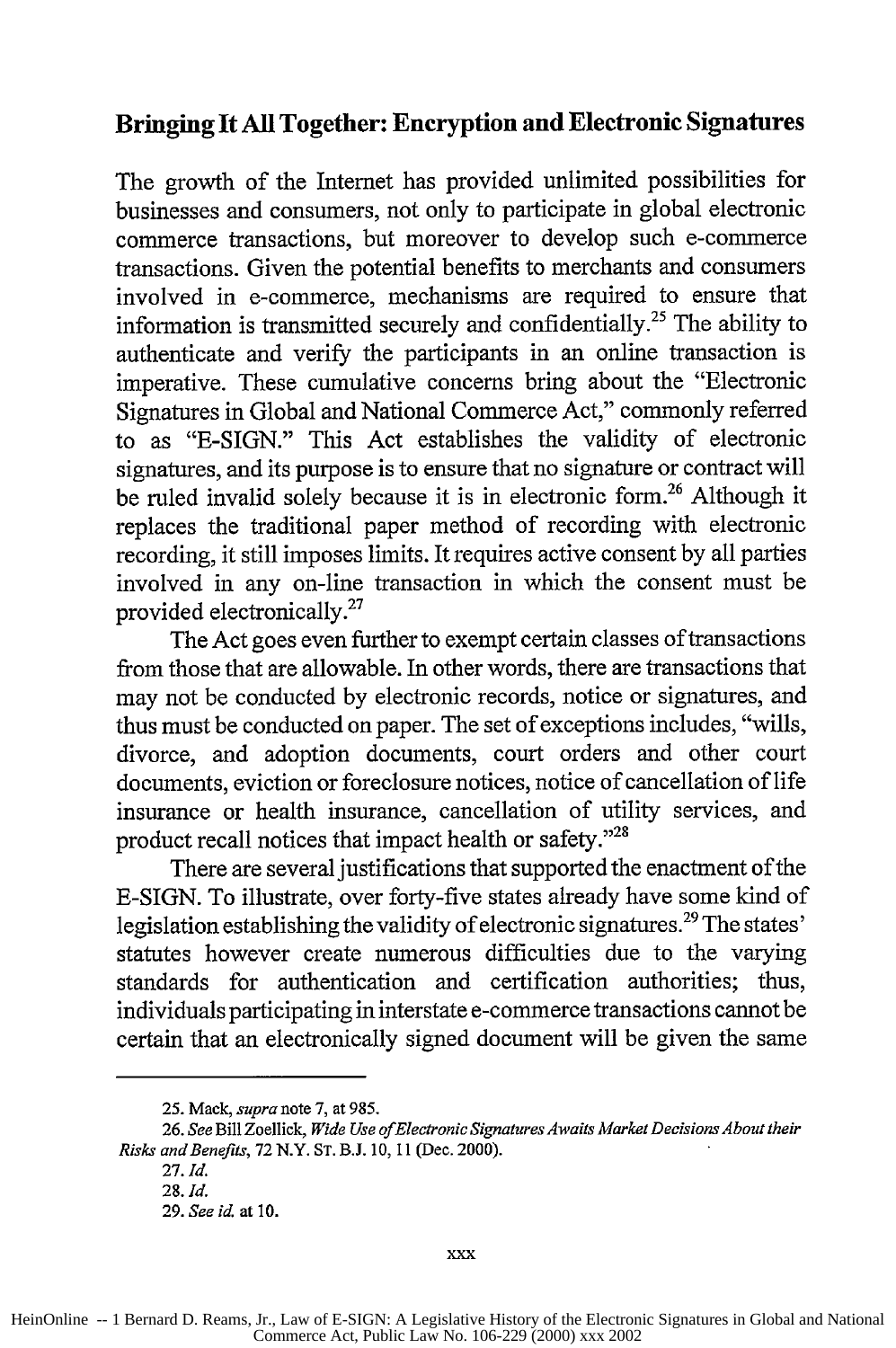recognition in every jurisdiction, and further because of the variety of state standards and procedures governing the authenticity and validity of digital signatures.<sup>30</sup> The federal law, thereby provides "a way to harmonize the different state regulations and a framework for interstate commerce."<sup>31</sup> It does so with E-SIGN. Electronic signatures, coupled with encryption, are capable of ensuring the integrity of a message and promoting e-commerce throughout, and with E-SIGN, with more consistency. <sup>32</sup>

These are just some of the many different issues that battled lawmakers in their pursuit for neutral ground in the area of e-commerce. Although the tug of war is not yet over, this compilation encompasses the different policy considerations and challenges that faced Congress. Once embarked on this legislative journey, the understanding of encryption law and its importance in the new millennium will come full circle. As President Clinton stated,

It will encourage the information technology revolution that has helped lower inflation, raise productivity, and spur new research and development by marrying one of our oldest values-our commitment to consumer protection-with the newest technologies, we can achieve the full measure of the benefits that e-commerce has to offer.<sup>33</sup>

<sup>30.</sup> Mack, *supra* note 7, at 996.

<sup>31.</sup> Zoellick, *supra* note 26 at 10.

<sup>32.</sup> *See id.* at 14.

<sup>33.</sup> President's Statement on the House of Representatives Action on Electronic Signatures, 36 WEEKLY COMP. OF PRES. Doc 1365 (June 19,2000).